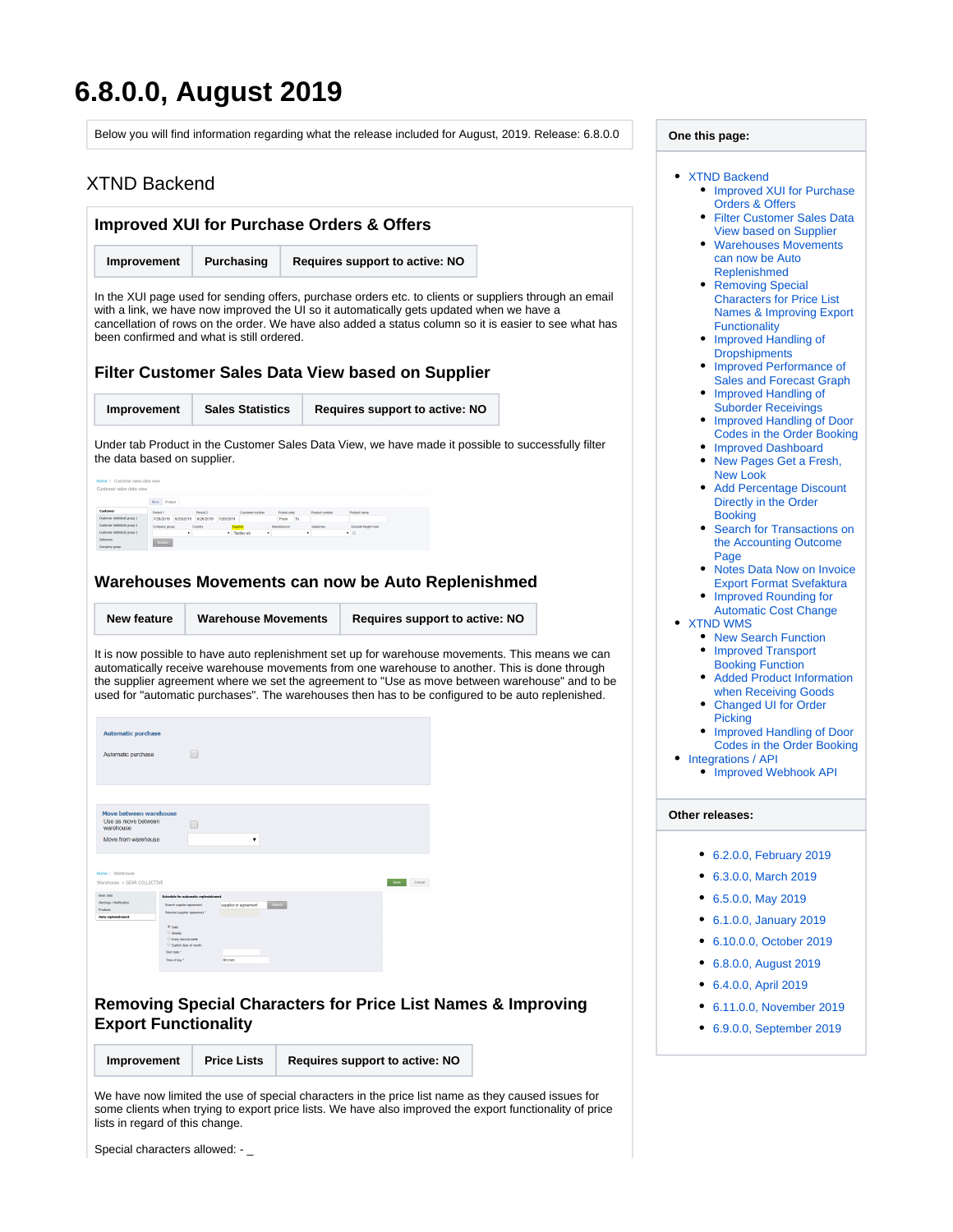<span id="page-1-1"></span><span id="page-1-0"></span>

| <b>Create new price list</b>                            |                           |                                                                          |                                                                                                                                                                                                          |
|---------------------------------------------------------|---------------------------|--------------------------------------------------------------------------|----------------------------------------------------------------------------------------------------------------------------------------------------------------------------------------------------------|
| Name                                                    | $\#%8/()$                 | Use - or _ as special character only                                     |                                                                                                                                                                                                          |
| <b>Description</b>                                      |                           |                                                                          |                                                                                                                                                                                                          |
| Currency                                                | <b>SEK</b>                |                                                                          |                                                                                                                                                                                                          |
| Salesman                                                |                           |                                                                          |                                                                                                                                                                                                          |
| Valid from                                              | 8/25/2019                 |                                                                          |                                                                                                                                                                                                          |
| Valid to                                                | 9/25/2019                 |                                                                          |                                                                                                                                                                                                          |
| <b>External id</b>                                      |                           |                                                                          |                                                                                                                                                                                                          |
| Use as recomended                                       | $\Box$                    |                                                                          |                                                                                                                                                                                                          |
|                                                         |                           | <b>Save</b><br>Cancel                                                    |                                                                                                                                                                                                          |
|                                                         |                           | <b>Improved Handling of Dropshipments</b>                                |                                                                                                                                                                                                          |
| Improvement                                             | <b>Dropship</b>           | Requires support to active: NO                                           |                                                                                                                                                                                                          |
|                                                         |                           |                                                                          |                                                                                                                                                                                                          |
|                                                         |                           | <b>Improved Performance of Sales and Forecast Graph</b>                  |                                                                                                                                                                                                          |
| Improvement                                             | Salesmen                  | Requires support to active: NO                                           |                                                                                                                                                                                                          |
|                                                         |                           | have improved the performance of this graph to better handle data loads. | Some clients experienced issues with the Sales and Forecast graph in the Salesmen dashboard. We                                                                                                          |
| Home / Salesmen / Dashboard<br>Dathout                  |                           | Offers today                                                             |                                                                                                                                                                                                          |
| Orders today<br>Customers<br>50 SEK<br>Orders<br>Offers | Invoices today<br>502 SEK | $\theta$                                                                 |                                                                                                                                                                                                          |
| Pricelata<br>Salesman: sehrish kpi<br>Eudget            |                           | 6 months                                                                 |                                                                                                                                                                                                          |
| Details<br>Sales and forecast                           |                           | Granta . Offer Value Offer Value<br>Craph Vie                            |                                                                                                                                                                                                          |
|                                                         |                           |                                                                          |                                                                                                                                                                                                          |
|                                                         |                           |                                                                          |                                                                                                                                                                                                          |
|                                                         |                           |                                                                          |                                                                                                                                                                                                          |
|                                                         | May 2019                  |                                                                          |                                                                                                                                                                                                          |
|                                                         |                           | <b>Improved Handling of Suborder Receivings</b>                          |                                                                                                                                                                                                          |
| Improvement                                             | Purchasing                | Requires support to active: NO                                           |                                                                                                                                                                                                          |
| has now been corrected.                                 |                           | <b>Improved Handling of Door Codes in the Order Booking</b>              | We had an occurrence where the suborder status was still shown as "mixed" if the order had been<br>fully received in multiple partial receivings and had registered corrections from the warehouse. This |

<span id="page-1-3"></span><span id="page-1-2"></span>occurrence where it was possible to add more characters than allowed. This has now been adjusted.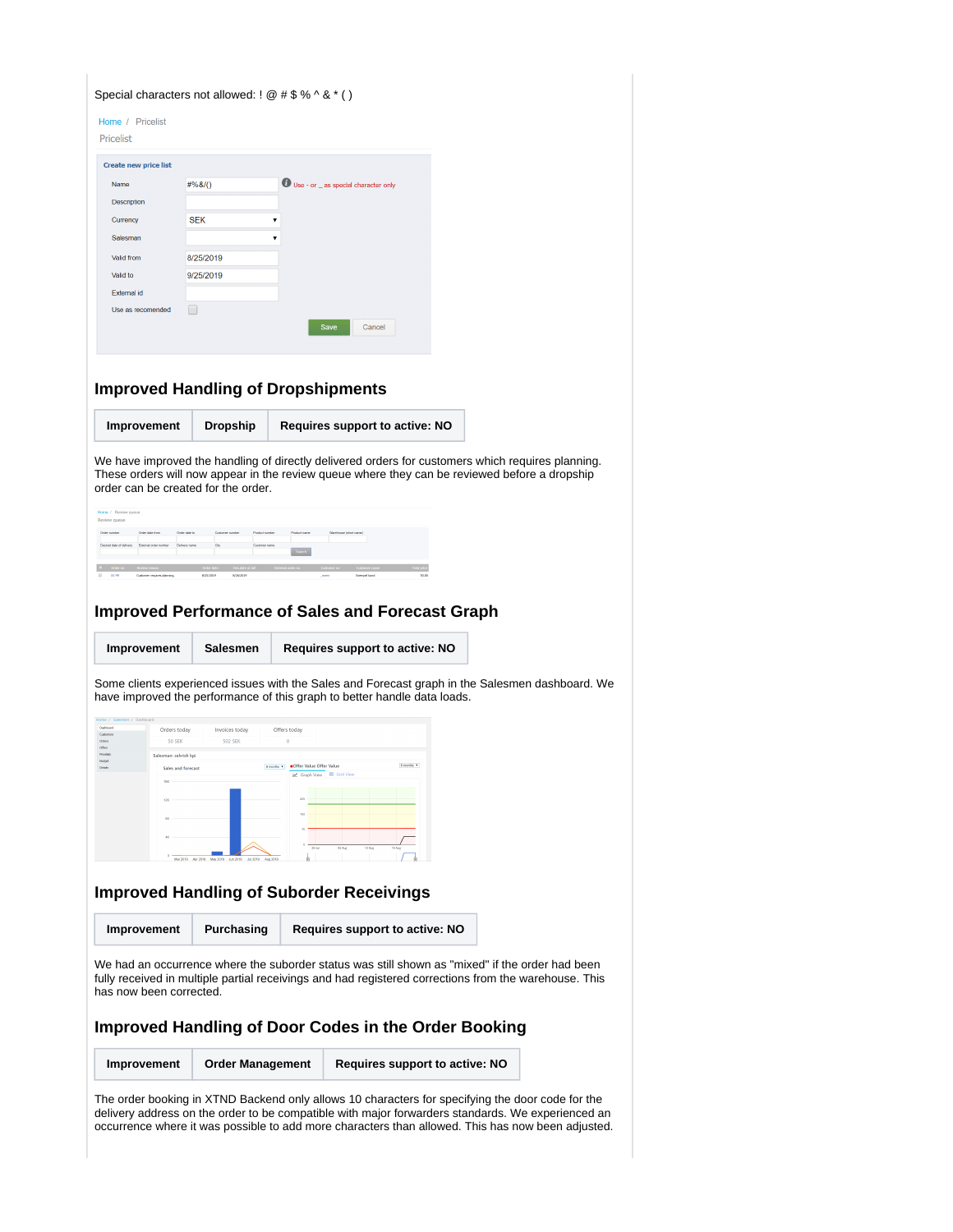<span id="page-2-1"></span><span id="page-2-0"></span>

| Home / Create order<br>Create order<br>exem Exempel kund                                                                                                                                                                                                                                                                                                                                                                                                                                                                                                                                                               |                                                                                                                                                               | Savediat: et Bock 3 (4) Next so                                                                                                                                                                                                                                                                                                                                                                                                                                                                                                                                                                                                                                                                                                                                                                                                                                                                                                                |
|------------------------------------------------------------------------------------------------------------------------------------------------------------------------------------------------------------------------------------------------------------------------------------------------------------------------------------------------------------------------------------------------------------------------------------------------------------------------------------------------------------------------------------------------------------------------------------------------------------------------|---------------------------------------------------------------------------------------------------------------------------------------------------------------|------------------------------------------------------------------------------------------------------------------------------------------------------------------------------------------------------------------------------------------------------------------------------------------------------------------------------------------------------------------------------------------------------------------------------------------------------------------------------------------------------------------------------------------------------------------------------------------------------------------------------------------------------------------------------------------------------------------------------------------------------------------------------------------------------------------------------------------------------------------------------------------------------------------------------------------------|
| Customer informati-<br>Exempel kund<br>Customer name *<br>Customer number *<br>ecem                                                                                                                                                                                                                                                                                                                                                                                                                                                                                                                                    | Order reference<br>orderret<br>Freightmark<br>Door code<br>1068                                                                                               | External order number<br>End customer's order number<br>Our reference                                                                                                                                                                                                                                                                                                                                                                                                                                                                                                                                                                                                                                                                                                                                                                                                                                                                          |
|                                                                                                                                                                                                                                                                                                                                                                                                                                                                                                                                                                                                                        | <b>Handing mark</b>                                                                                                                                           |                                                                                                                                                                                                                                                                                                                                                                                                                                                                                                                                                                                                                                                                                                                                                                                                                                                                                                                                                |
| <b>Improved Dashboard</b>                                                                                                                                                                                                                                                                                                                                                                                                                                                                                                                                                                                              |                                                                                                                                                               |                                                                                                                                                                                                                                                                                                                                                                                                                                                                                                                                                                                                                                                                                                                                                                                                                                                                                                                                                |
| Improvement                                                                                                                                                                                                                                                                                                                                                                                                                                                                                                                                                                                                            | Dashboard                                                                                                                                                     | Requires support to active: NO                                                                                                                                                                                                                                                                                                                                                                                                                                                                                                                                                                                                                                                                                                                                                                                                                                                                                                                 |
|                                                                                                                                                                                                                                                                                                                                                                                                                                                                                                                                                                                                                        |                                                                                                                                                               | We have made improvements to the statistics shown in the dashboard in XTND Backend. The<br>invoiced today values in the dashboard displayed wrong values when a user had set an already<br>distributed invoice to be distributed again. This has now been adjusted.                                                                                                                                                                                                                                                                                                                                                                                                                                                                                                                                                                                                                                                                            |
| $\bigoplus_{\mathsf{cap}^*}$<br>extend<br>口<br>surs                                                                                                                                                                                                                                                                                                                                                                                                                                                                                                                                                                    | $\oplus$<br>$\bigoplus$ PRODUC<br>≘<br>DROPSHIP                                                                                                               | $\frac{\Delta}{\text{cosrows}}$<br>国<br>$\widehat{\mathbb{H}}$<br>$\mathbb{R}$                                                                                                                                                                                                                                                                                                                                                                                                                                                                                                                                                                                                                                                                                                                                                                                                                                                                 |
| Orders<br><b>O</b> Logistics                                                                                                                                                                                                                                                                                                                                                                                                                                                                                                                                                                                           | <b>O</b> Sales                                                                                                                                                | <b>Warehouse</b><br>$\bullet$ Integration errors                                                                                                                                                                                                                                                                                                                                                                                                                                                                                                                                                                                                                                                                                                                                                                                                                                                                                               |
| Orders today<br>SO SEK                                                                                                                                                                                                                                                                                                                                                                                                                                                                                                                                                                                                 | Invoices today<br>502 SEK                                                                                                                                     | Offers today<br>Inventory value<br>$\circ$<br>0 SEK                                                                                                                                                                                                                                                                                                                                                                                                                                                                                                                                                                                                                                                                                                                                                                                                                                                                                            |
|                                                                                                                                                                                                                                                                                                                                                                                                                                                                                                                                                                                                                        |                                                                                                                                                               | New Pages Get a Fresh, New Look                                                                                                                                                                                                                                                                                                                                                                                                                                                                                                                                                                                                                                                                                                                                                                                                                                                                                                                |
| New feature                                                                                                                                                                                                                                                                                                                                                                                                                                                                                                                                                                                                            | <b>Backend UI</b>                                                                                                                                             | <b>Requires support to active: NO</b>                                                                                                                                                                                                                                                                                                                                                                                                                                                                                                                                                                                                                                                                                                                                                                                                                                                                                                          |
| liking.<br>Home / KPI settings<br><b>KPI</b> settings<br>Search:<br>Showing 1 to 14 of 14 entries<br><b>KPLD</b><br>Name 0<br><b>Back Oxders</b><br><b>ROVISIONE</b><br>Orders On Time In Full<br>indad ted<br>Inventory Value<br><b>INVALLE</b><br>Inventory Turn Over<br>mo rset<br>Offer Value<br>Offer Value<br>Offer Conversion Quantity<br>otterati<br>Orders in Full<br>OFICO<br>Orders in Full<br>OFMbale<br>Orders On Time In Full<br>sad -<br>Average Order Size<br>Sales XXI<br>Orders On Time In Full<br>Test<br>Orders in Full<br>Test<br>Orders On Time<br>test -<br><b>Back Orders</b><br>testing 4 sal | 100<br>$100 - 80$<br>$60 - 40$<br>see<br><b>100</b><br>200<br>100<br>100<br>$\sim$<br>35,000<br>$100 -$<br>100<br>$\sim 3-1$<br>1,000 - 4,000 - 1,000 - 2,000 | search will make it easy and efficient for you to find what you are looking for. We have also make it<br>possible to, not only hide and show columns in the table, but also rearrange the columns to your<br>Create KP<br>Show 25 . emiss<br>o e c<br>· Whole company<br>$\rho$ =<br>· Whole company<br>M.<br>∕≊<br>O Whole company<br>$\mathcal{L} \triangleq$<br>· 3P Logistic AB<br>18<br>$-80$<br>· ischrish koji<br>∥.≘.<br>· Whole company<br>z 8<br>100 10 user@sterlab.se;<br>$\mathcal{E}$ iii<br>O Direct delivery<br>10 unrifestendar<br>O Whole company<br>$\lambda$ is<br>$\sim$ 0.00<br>O IP Logistic AB<br>$\ell$ 1<br>20,000 user@gmail.com<br>· Whole company<br>1 8<br><b>Contract Manager</b><br>$\bullet$ percest.<br>$\ell$ in<br>$\omega$<br>· 3P Logistic AB<br>1 8<br>$\bullet$ IP Logistic AB<br>1 aged attriguebschpi<br>$\ell$ ii<br>$\bullet$<br>$\geq 0$<br>Add Percentage Discount Directly in the Order Booking |
| <b>New feature</b>                                                                                                                                                                                                                                                                                                                                                                                                                                                                                                                                                                                                     | <b>Order Management</b>                                                                                                                                       | <b>Requires support to active: NO</b>                                                                                                                                                                                                                                                                                                                                                                                                                                                                                                                                                                                                                                                                                                                                                                                                                                                                                                          |
| the quick order booking.                                                                                                                                                                                                                                                                                                                                                                                                                                                                                                                                                                                               | 1.00 <sub>st</sub>                                                                                                                                            | It is now possible to set a percentage discount per order row in the new order booking process. This<br>is done by adding a percentage sign (%) at the end when adding the discount. If no percentage sign is<br>added, the system will assume it to be a regular numbered value. The same functionality also exists in<br>50.00 02.50 83.98 股 (B) Update Caroll 自<br>7.01<br>٦                                                                                                                                                                                                                                                                                                                                                                                                                                                                                                                                                                |
|                                                                                                                                                                                                                                                                                                                                                                                                                                                                                                                                                                                                                        |                                                                                                                                                               | 50.00 SOK   62.50 SOK<br><b>Total order value</b><br><b>Total cost</b><br>7.00 5EK<br>42.99 SEK<br>GN<br>OMSS<br>85,98 %                                                                                                                                                                                                                                                                                                                                                                                                                                                                                                                                                                                                                                                                                                                                                                                                                       |
|                                                                                                                                                                                                                                                                                                                                                                                                                                                                                                                                                                                                                        |                                                                                                                                                               | Search for Transactions on the Accounting Outcome Page                                                                                                                                                                                                                                                                                                                                                                                                                                                                                                                                                                                                                                                                                                                                                                                                                                                                                         |
| <b>New feature</b>                                                                                                                                                                                                                                                                                                                                                                                                                                                                                                                                                                                                     | <b>Finance</b>                                                                                                                                                | <b>Requires support to active: NO</b>                                                                                                                                                                                                                                                                                                                                                                                                                                                                                                                                                                                                                                                                                                                                                                                                                                                                                                          |
|                                                                                                                                                                                                                                                                                                                                                                                                                                                                                                                                                                                                                        |                                                                                                                                                               | We have now improved the usability and search functionality of the Accounting Outcome page. You<br>can now search any transaction based on its transaction id, such as a order number, a receiving<br>number, an invoice number etc. in the accounting outcome details view. This improvement makes it                                                                                                                                                                                                                                                                                                                                                                                                                                                                                                                                                                                                                                         |

<span id="page-2-3"></span><span id="page-2-2"></span>easy find you to for example locate the sum of a specific transaction.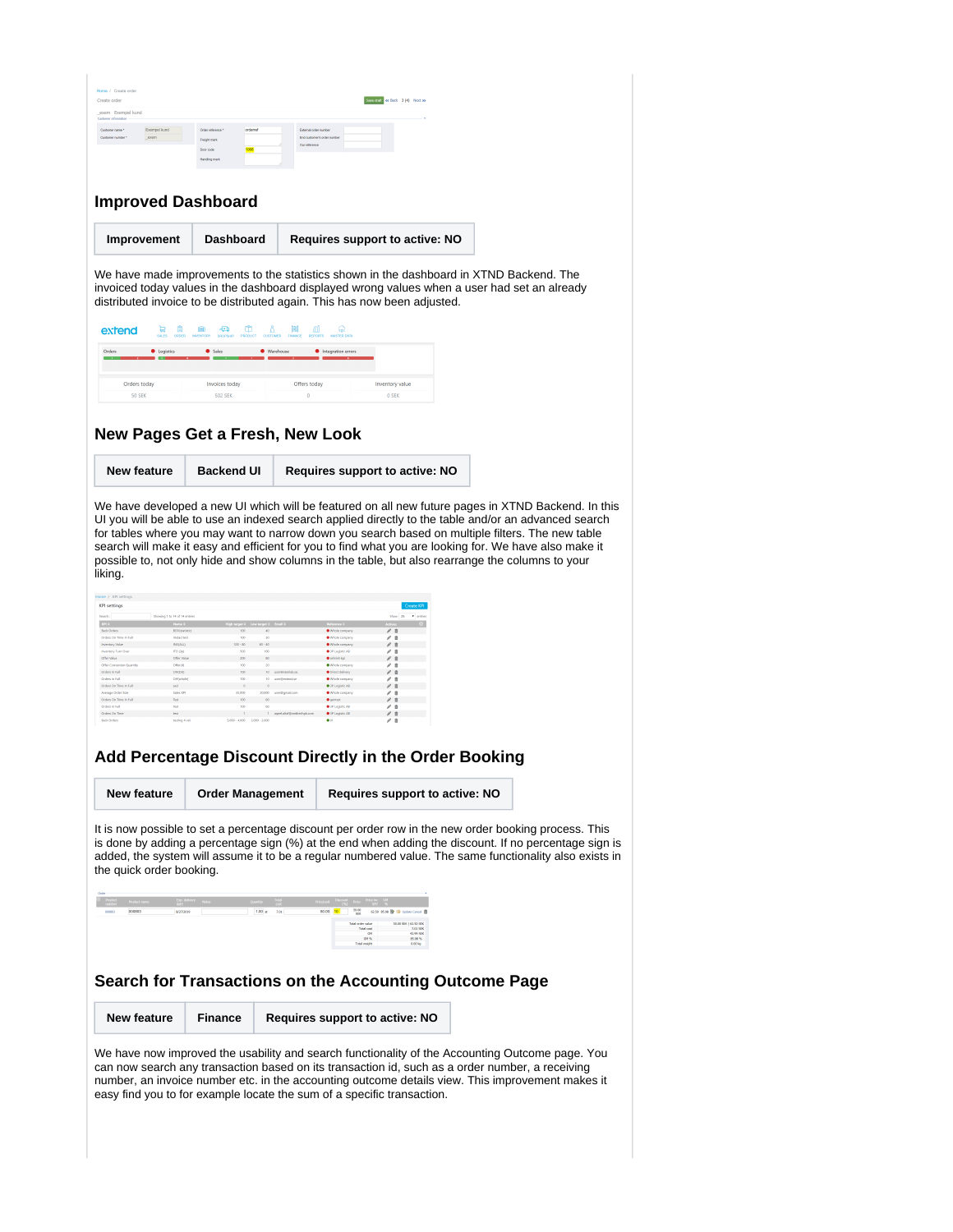<span id="page-3-0"></span>

| Accounting outcome                                   |                |                          |                |                        |                                             |                      |                 |              |                |                         | Create manual accounting report                                                                |
|------------------------------------------------------|----------------|--------------------------|----------------|------------------------|---------------------------------------------|----------------------|-----------------|--------------|----------------|-------------------------|------------------------------------------------------------------------------------------------|
| Detailed search Aggregated search Accounting reports |                |                          |                |                        |                                             |                      |                 |              |                |                         |                                                                                                |
| Accounting event.                                    | From date      | To date                  |                | Transaction<br>%102279 |                                             | Product              |                 | Customer     | Account cumber |                         | Proof document matther                                                                         |
| Export file type                                     | · Soach        |                          |                |                        |                                             |                      |                 |              |                |                         |                                                                                                |
|                                                      |                |                          |                |                        |                                             |                      |                 |              |                |                         |                                                                                                |
| 6/28/2019 12:01:00 AM                                | 19227          | <b>MAD1</b>              | League         | \$9                    | <b>Customer invoice</b>                     |                      | tilgteg         | 1000         | Debet          |                         | 0.1250 SEK                                                                                     |
| 6/28/2009 12:01:00 AM                                | 30227          | AVO1                     | .com           | 58                     | Customer invoice                            |                      | skald           | 2000         | Oads           |                         | 0.0000 SEK                                                                                     |
| 6/28/2019 12:01:00 AM                                | 10227          | <b>MAD1</b>              | even           | Sh.                    | <b>Customer invoice</b>                     |                      | installs        | 3000         | Coste          |                         | 0.1250 500                                                                                     |
| 6/28/2019 12:01:00 AM                                | 20227          | 0088424499               | cent           | 58                     | Customer invoice                            |                      | tilgång         | 1000         | Debet          |                         | 636,8750 589                                                                                   |
| 6/28/2019 12:01:00 AM<br>6/28/2019 12:01:00 AM       | 10227<br>20227 | 0088424499<br>0088424499 | .9887<br>cean  | ss.<br>58              | <b>Customer invoice</b><br>Customer invoice |                      | inside<br>skald | 3000<br>2000 | Orde<br>Oads   |                         | 501,5000 SEK<br>125.3750 SEK                                                                   |
| New feature                                          |                |                          | <b>Finance</b> |                        |                                             |                      |                 |              |                |                         | Requires support to active: NO                                                                 |
|                                                      |                |                          |                |                        |                                             |                      |                 |              |                |                         | Notes data added on manual invoices are now shown on the invoice when using the invoice export |
| format Svefaktura.<br>Create customer invoice        |                |                          |                |                        |                                             |                      |                 |              |                |                         |                                                                                                |
| exem Exempel kund                                    |                |                          |                |                        |                                             |                      |                 |              |                |                         |                                                                                                |
| Invoice type                                         |                |                          |                |                        |                                             | Custom debit invoice |                 |              |                | ۷                       |                                                                                                |
| Your reference                                       |                |                          |                |                        |                                             |                      |                 |              |                |                         |                                                                                                |
| Invoice date                                         |                |                          | 8/25/2019      |                        |                                             |                      |                 |              |                |                         |                                                                                                |
| Due date                                             |                |                          | 8/25/2019      |                        |                                             |                      |                 |              |                |                         |                                                                                                |
| Send system                                          |                |                          | <b>Extend</b>  |                        |                                             |                      |                 |              |                | $\overline{\mathbf{v}}$ |                                                                                                |
| Send type                                            |                |                          | Email          |                        |                                             |                      |                 |              |                | $\mathbf{v}$            |                                                                                                |
| Send format                                          |                |                          |                | Svefaktura             |                                             |                      |                 |              |                | 7                       |                                                                                                |
| <b>Invoice header</b><br>Send review type            |                |                          |                | No review              |                                             |                      |                 |              |                | ▼                       |                                                                                                |

### <span id="page-3-1"></span>**Improved Rounding for Automatic Cost Change**

**Improvement Finance Requires support to active: NO**

We have improved the rounding of amounts for the accounting event Automatic Cost Change on the Accounting Outcome details page.

## <span id="page-3-2"></span>XTND WMS

<span id="page-3-3"></span>

| <b>New Search Function</b> |                                                                       |                                                                                                                                                                                                                                                                                                                                                                                                                                                                                                               |  |
|----------------------------|-----------------------------------------------------------------------|---------------------------------------------------------------------------------------------------------------------------------------------------------------------------------------------------------------------------------------------------------------------------------------------------------------------------------------------------------------------------------------------------------------------------------------------------------------------------------------------------------------|--|
| <b>New Feature</b>         | <b>Order Management</b>                                               | Requires support to active: NO                                                                                                                                                                                                                                                                                                                                                                                                                                                                                |  |
| result.                    |                                                                       | We are with this release launching a new page in the XTND WMS Mobile where you can search for<br>orders in the system. On this page, we have added a search function where you can search for<br>OrderID/PickingID, order number, customer name, sending number, colli number or ID on the<br>packaging. There is no limitations of the result, all historic orders with any status will show up. If you,<br>for example, would search for a customer name, all orders for that customer will be shown in the |  |
|                            | and get immediate information of that specific order.                 | The idea with this page is that you should be able to scan a barcode (order, transport, packaging etc.)                                                                                                                                                                                                                                                                                                                                                                                                       |  |
|                            | can also be directed to the order picking page or the transport page. | If you select an order in the result, you will be sent to a page where you can see further details of the<br>order. You will from here also be able to do certain actions, such as printing documents or labels. You                                                                                                                                                                                                                                                                                          |  |
|                            |                                                                       | This new search function is particularly valuable for you who use zones or a relay picking process.                                                                                                                                                                                                                                                                                                                                                                                                           |  |
|                            |                                                                       |                                                                                                                                                                                                                                                                                                                                                                                                                                                                                                               |  |
|                            |                                                                       |                                                                                                                                                                                                                                                                                                                                                                                                                                                                                                               |  |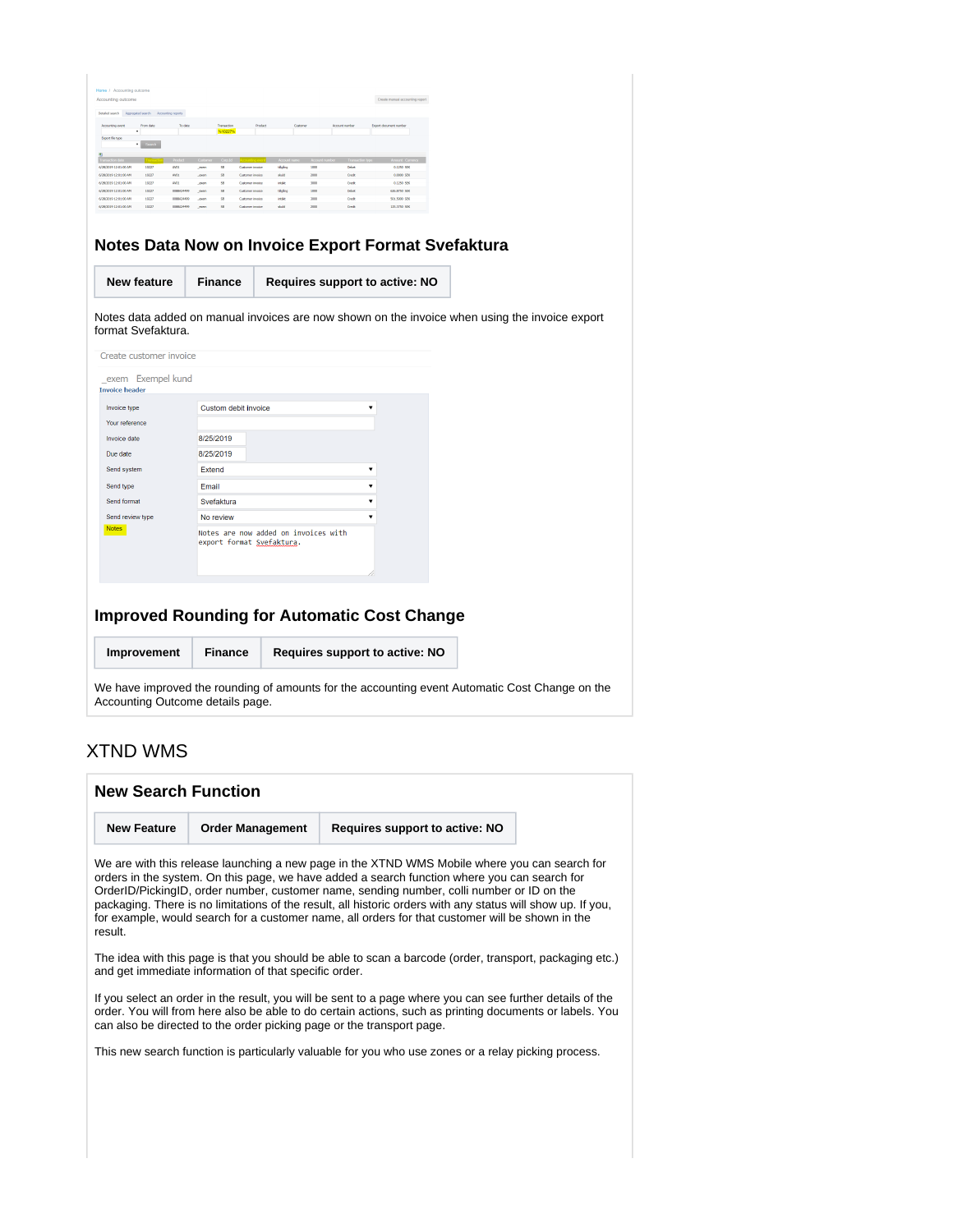|                                                                                                                                                                                |                  |                                                           |                                          |                                              | 248                                     |                                                                |                                        | 129                     |                                                                                                             |             |                                                                                                   |  |
|--------------------------------------------------------------------------------------------------------------------------------------------------------------------------------|------------------|-----------------------------------------------------------|------------------------------------------|----------------------------------------------|-----------------------------------------|----------------------------------------------------------------|----------------------------------------|-------------------------|-------------------------------------------------------------------------------------------------------------|-------------|---------------------------------------------------------------------------------------------------|--|
| <b>RECEIVING PRE-A</b>                                                                                                                                                         | Æ                |                                                           | ORDER PICKING                            |                                              |                                         |                                                                | ORDER PICKED NEED TO FINALIZE          |                         | <b>SERVICE ORDE</b>                                                                                         |             |                                                                                                   |  |
|                                                                                                                                                                                | PF.              |                                                           |                                          | ПŘ                                           |                                         |                                                                | Ω§                                     |                         | MM<br>MM                                                                                                    | 22          |                                                                                                   |  |
| <b>SEARCH ORDER</b>                                                                                                                                                            |                  |                                                           |                                          | STOCK RELOCATION<br>ШĈ                       |                                         |                                                                | STOCK RELOCATION FOR LOCATION          | 41                      | FILL PICKING LOCATION                                                                                       |             |                                                                                                   |  |
| <b>RECEIVING UNADVIS</b>                                                                                                                                                       | H.               |                                                           | SEARCH PRODUCT                           |                                              |                                         | TRANSPORT                                                      | R                                      |                         | <b>PRODUCTION ST.</b>                                                                                       |             |                                                                                                   |  |
| <b>MERGE PALLETS</b>                                                                                                                                                           |                  |                                                           | <b>WAREHOUSE LCC</b>                     |                                              |                                         | <b>PACKAGING UN</b>                                            |                                        |                         | <b>INVENTORY CI</b>                                                                                         |             |                                                                                                   |  |
| Search                                                                                                                                                                         |                  |                                                           |                                          |                                              |                                         |                                                                |                                        |                         |                                                                                                             |             |                                                                                                   |  |
| extend martin                                                                                                                                                                  |                  |                                                           |                                          |                                              |                                         |                                                                |                                        |                         | <b>CLEAR</b>                                                                                                |             |                                                                                                   |  |
| <b>Columns</b>                                                                                                                                                                 |                  |                                                           |                                          |                                              |                                         |                                                                |                                        |                         |                                                                                                             |             |                                                                                                   |  |
| Order<br>header Id                                                                                                                                                             | Order<br>$Id$    | Customer                                                  |                                          | Weight Ship date                             | <b>Asked</b><br>delivery<br><u>date</u> | Departure<br><u>id</u>                                         | <b>Status</b>                          |                         | Warehouse<br>area                                                                                           |             |                                                                                                   |  |
| 71124                                                                                                                                                                          | OC-<br>398       | <b>Extend</b><br>Martin                                   | 300                                      | 2019-05-24 -                                 |                                         |                                                                | Picking mobile.<br>superadmin          |                         | <b>Extend demo</b><br><b>Utomhus</b>                                                                        |             |                                                                                                   |  |
| 70929                                                                                                                                                                          | OC-<br>397       | <b>Extend</b><br>Martin                                   | $\overline{0}$                           | 2019-05-02                                   |                                         |                                                                | Order for reservation                  |                         | <b>Extend demo</b>                                                                                          |             |                                                                                                   |  |
| 70925                                                                                                                                                                          | OC-<br>395       | Extend<br>Martin                                          | $\bf{0}$                                 | 2019-05-01 -                                 |                                         |                                                                | Order for reservation                  |                         | <b>Extend demo</b>                                                                                          |             |                                                                                                   |  |
| 69228                                                                                                                                                                          | WO-<br>382       | Extend<br>Martin                                          | $\mathbf 0$                              |                                              |                                         |                                                                | Order for reservation                  |                         |                                                                                                             |             |                                                                                                   |  |
| 66795                                                                                                                                                                          | WO-<br>366       | Extend<br>Martin                                          | 20                                       |                                              |                                         |                                                                | Order for reservation                  |                         | FriLagringsytan                                                                                             | э           |                                                                                                   |  |
| <b>Packaging unit</b><br>$\overline{p}$<br><b>Transport</b><br><b>Shipment number</b><br><b>Order rows</b><br>Picking<br>Row<br>10<br>PP <sub>2</sub><br>PP <sub>1</sub><br>20 | Name<br>location | Warehouse<br>area<br><b>Utomhus</b><br><b>Extend demo</b> | Id<br><b>Shipment type</b><br>n <b>r</b> | Package<br>Product<br>number<br>0018<br>0041 | Print<br><b>Additional service</b>      | <b>Name</b><br>Skumbananer<br>Hemkola                          | Ordered<br>number<br>150 St<br>$25$ St | Package nr<br>150<br>25 | <b>No</b> TRANSPORT<br>Package type<br>Picking<br><b>Picked Deviation</b><br>status<br>Reserved<br>Reserved | <b>User</b> |                                                                                                   |  |
| 30                                                                                                                                                                             |                  | <b>New Feature</b>                                        |                                          | <b>FRAKT</b>                                 |                                         | Freight -<br>Hämtas<br><b>Transport Booking</b>                | Improved Transport Booking Function    |                         | Requires support to active: NO                                                                              |             |                                                                                                   |  |
|                                                                                                                                                                                |                  |                                                           |                                          |                                              |                                         |                                                                |                                        |                         |                                                                                                             |             |                                                                                                   |  |
| Fraktman.                                                                                                                                                                      |                  |                                                           |                                          |                                              |                                         |                                                                |                                        |                         | <b>Added Product Information when Receiving Goods</b>                                                       |             | We have now added support for automatic change of pallet for delivery services PostNord and Dansk |  |
|                                                                                                                                                                                |                  | <b>New Feature</b>                                        |                                          | Receiving                                    |                                         |                                                                |                                        |                         | Requires support to active: NO                                                                              |             |                                                                                                   |  |
|                                                                                                                                                                                |                  |                                                           |                                          |                                              |                                         |                                                                |                                        |                         | product description exists, this will be visible for the personnel receiving the goods.                     |             | We have added additional product information for when receiving goods at the warehouse. If a      |  |
|                                                                                                                                                                                |                  | Improvement                                               |                                          |                                              |                                         | <b>Changed UI for Order Picking</b><br><b>Order Management</b> |                                        |                         | Requires support to active: NO                                                                              |             |                                                                                                   |  |

<span id="page-4-2"></span><span id="page-4-1"></span><span id="page-4-0"></span>The UI for order picking has been improved in terms of handling marks. If a handling mark exist of the order, that is, if there is specific instructions on how to pick or handle the order, this text will now be shown in red to be more visible to the personnel.